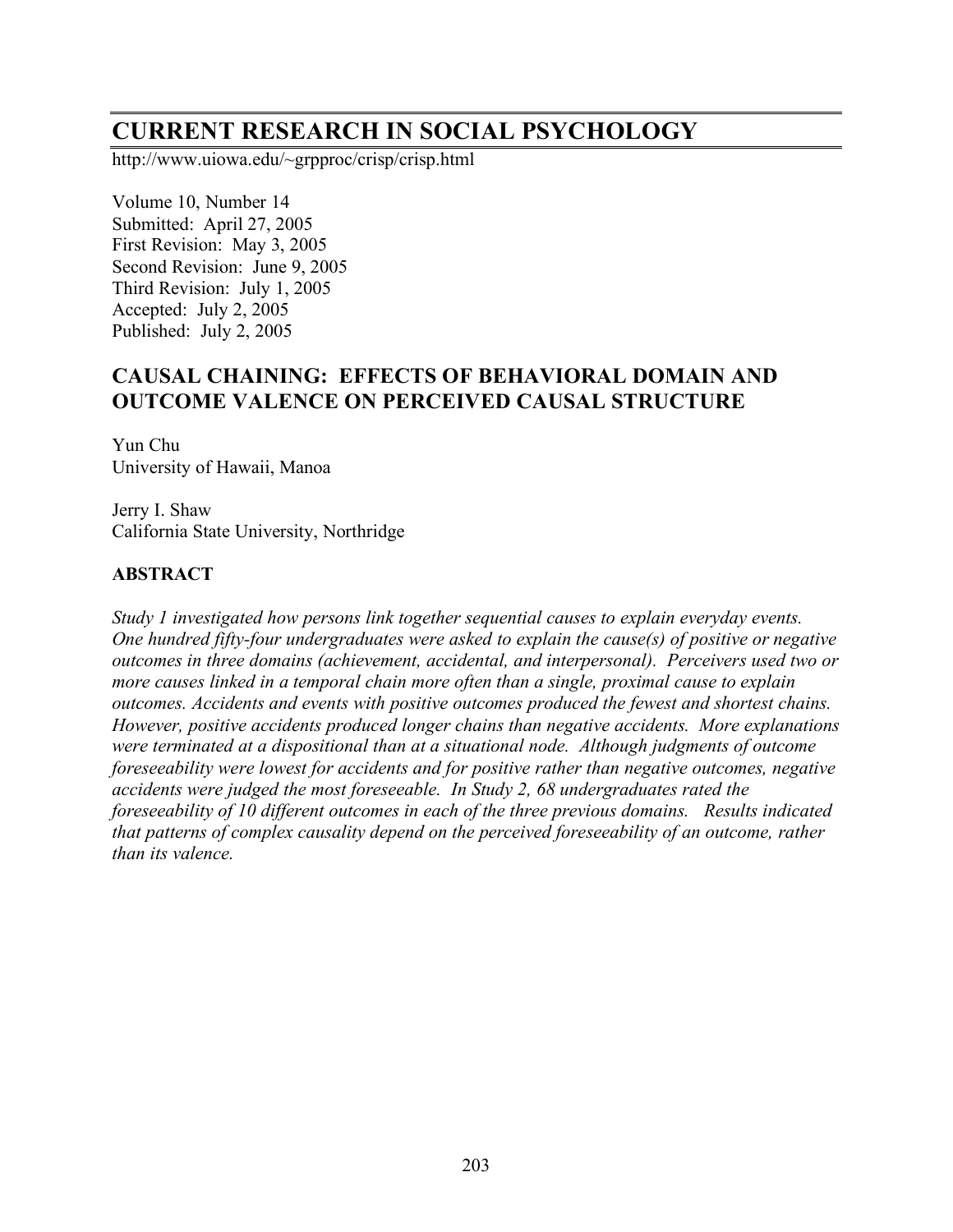### **INTRODUCTION**

Traditional attribution theories direct our attention toward the processes and consequences of inferring the immediately preceding (proximal) cause of a behavioral outcome. For example, Heider (1958) described the processes enabling a perceiver to determine whether a behavior was instigated within the person or the environment. Likewise, Kelley (1967, 1971) detailed the criteria used by perceivers to differentiate between a person and an entity attribution to explain a given behavior. Jones and Davis (1965) emphasized the factors permitting a dispositional causal explanation that corresponds to an observed behavior, and Weiner (1985a; 1986) documented the affective, cognitive, and behavioral consequences of the attributional dimensions of the perceived causes of achievement behaviors.

Focusing on the proximal cause of behavioral outcomes has been useful, both for theory building and suggesting many practical applications. While these simple causal structures are commonplace in everyday thinking, they omit more complex causal structures sometimes invoked to explain behavior and its outcomes. As a case in point, a typical formulation of many social theories is to posit a temporal sequence of interrelated variables that produce the behavioral outcome of interest (Cacioppo, 2004; Fiske, 2004). For example, the theory of stereotype content proposes that discriminatory behavior results from various stereotypes that, in turn, are the product of perceived social structures (Fiske, Cuddy, Glick & Xu, 2002). The mediational format of such a theory constitutes a causal chain consisting of a behavioral outcome (discrimination), an immediate antecedent (proximal) cause, and a prior (distal) cause. While such formulations are common in scientific discourse, they are also present to a degree in everyday thinking. For example, when McGuire (2004) asked students to explain an assumed relationship between a behavioral variable (e.g., aggression) and its antecedent (e.g.*,* media violence), more than 75% proposed a mediational variable (*e.g.,* arousal) organized in the temporally linked sequence of a causal chain.

An early acknowledgement that causal perception may proceed beyond a single, proximal cause was made by Kelley (1972) who pointed out that atypical outcomes are likely to elicit a "multiple necessary" schema, whereby the outcome is explained by the presence of several causes. In contrast, more typical outcomes elicit a "multiple sufficient" schema with either of several causes sufficing as explanations. Weiner (1985b) proposed that causal analysis is more likely to proceed if the event to be explained is negative, unexpected, or extreme. In some instances, single cause explanations may be preferred, such as when the perceiver lacks the time, cognitive resources, or motivation to ponder additional possibilities. In other cases, however, where such constraints are lacking, substantial effort may be spent on considering a variety of possible causes for the event in question. (Anderson, Krull, & Weiner, 1996). When multiple causes are considered, perceivers often base their explanations on their past experience or intuitive theories (Gilbert, 1989; Krull & Erickson, 1995). As a result, the most accessible or plausible explanation is likely to be accepted (Higgins, 1996).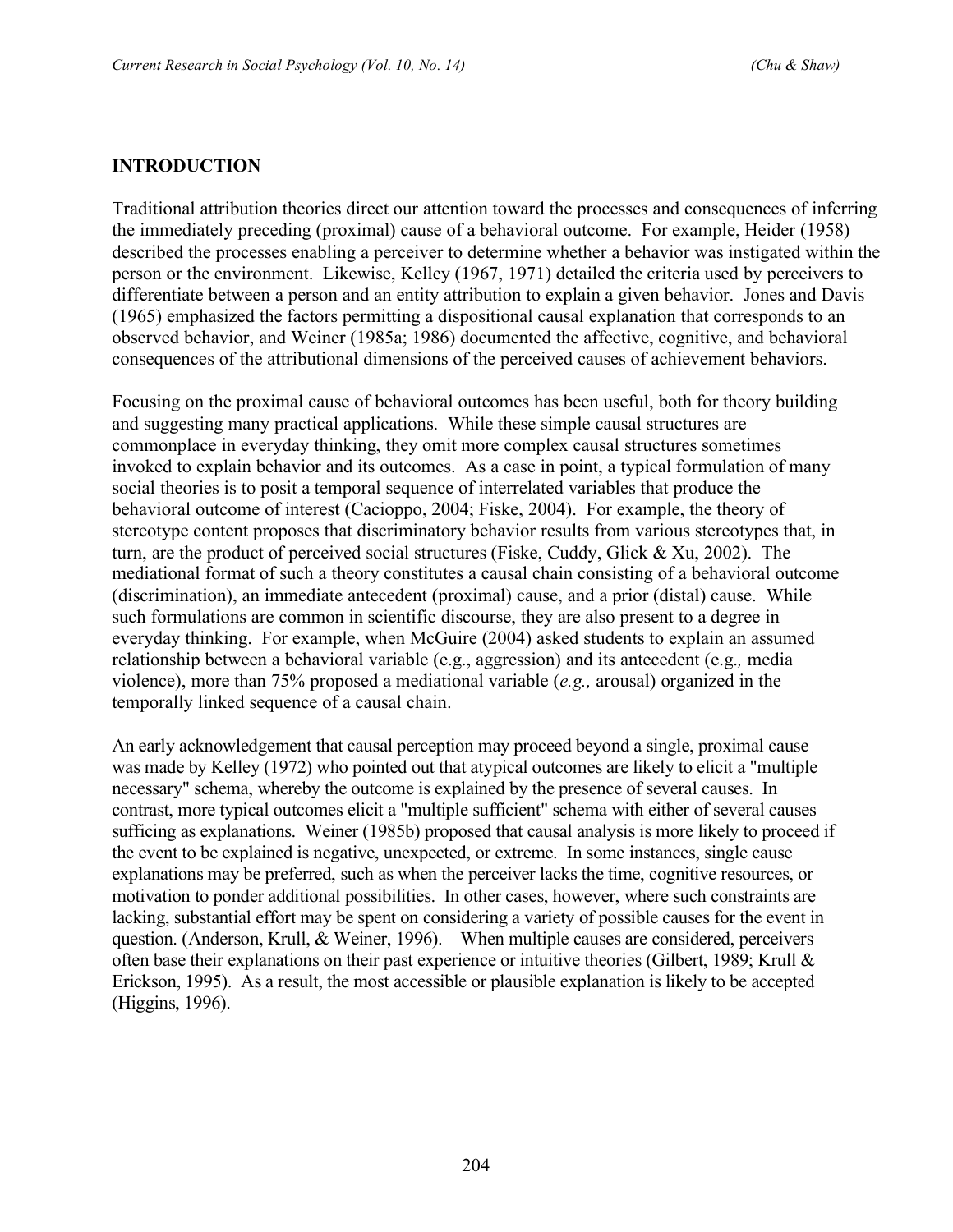The work on multiple causation has generally assumed a perceived causal structure consisting of multiple proximal causes to be chosen among, rather than a temporal sequence of linked prior causes organized as causal chains. In his later theorizing, however, Kelley (1983) acknowledged that everyday explanations are often framed in terms of chains and networks of causes. Recognizing this, several investigators have directly examined perceived causal structures and attributional chaining. Work on comprehension of text suggests that causal chains are used to reconstruct a series of connected events in the past to remember what happened by establishing a plausible chain between causes and events (Brown & French, 1976). In support of this, these researchers found that after reading a story, causally-chained events are better remembered than dead-end events that do not continue to a goal state. Trabasso, Secco, and Van Den Broek (1984) pointed out that the more links a chain contains, the more memorable a story will be because a sequence of chained events leads to more consequences. Jaspars, Finchman, and Hewstone (1983) have commented that comprehension is often enhanced by building complex causal structures consisting of several chains, as well as multiple proximal causes. These causal networks constitute cognitive structures that describe how people attempt to understand the world. As Cacioppo (2004) has recently pointed out, considerably more descriptive work is needed on the logical structure of such mediational and other types of explanatory theories.

A few studies have provided information about causal chains preceding a particular outcome to determine their effects on perceiver's judgments. In a study of attribution of responsibility, Brickman, Ryan, and Wortman (1975) found that participants who were informed of both the proximal and distal causes of an auto accident judged internal causes to be more important in determining responsibility than external causes, regardless of their position in the chain. They also found that accidents caused by longer chains are viewed as less foreseeable than outcomes caused by shorter chains. In a different study, Vinokur and Ajzen (1982) found that prior events in a causal chain are perceived as more important than immediate events when they are of equal relevance to the outcome.

Using a different approach, Gold and Shaw (1998) asked participants to arrange as many as they thought were necessary of eight possible causes for both positive and negative achievement outcomes into a perceived causal structure on a causal grid. Most participants incorporated at least one causal chain in their arrangement, often accompanied by additional, single proximal causes. The typical chain had three links, with dispositional causes cited more frequently than situational causes. They also found that more distal causes are attributed to situational factors, while more proximal causes are attributed to dispositional factors.

Some investigations have examined interviews and verbal reports of people's explanations and justifications for their behaviors to determine if causal chains are present in such discourse. Antaki (1985) analyzed unstructured interviews about personally relevant political events and found frequent use of causal chains with two links. In a study of spousal attributions for relationship breakup, Fletcher (1983) also found the use of chains, typically with two links, wherein the proximal cause tended to be dispositional and the distal cause typically referred to the spouse's upbringing.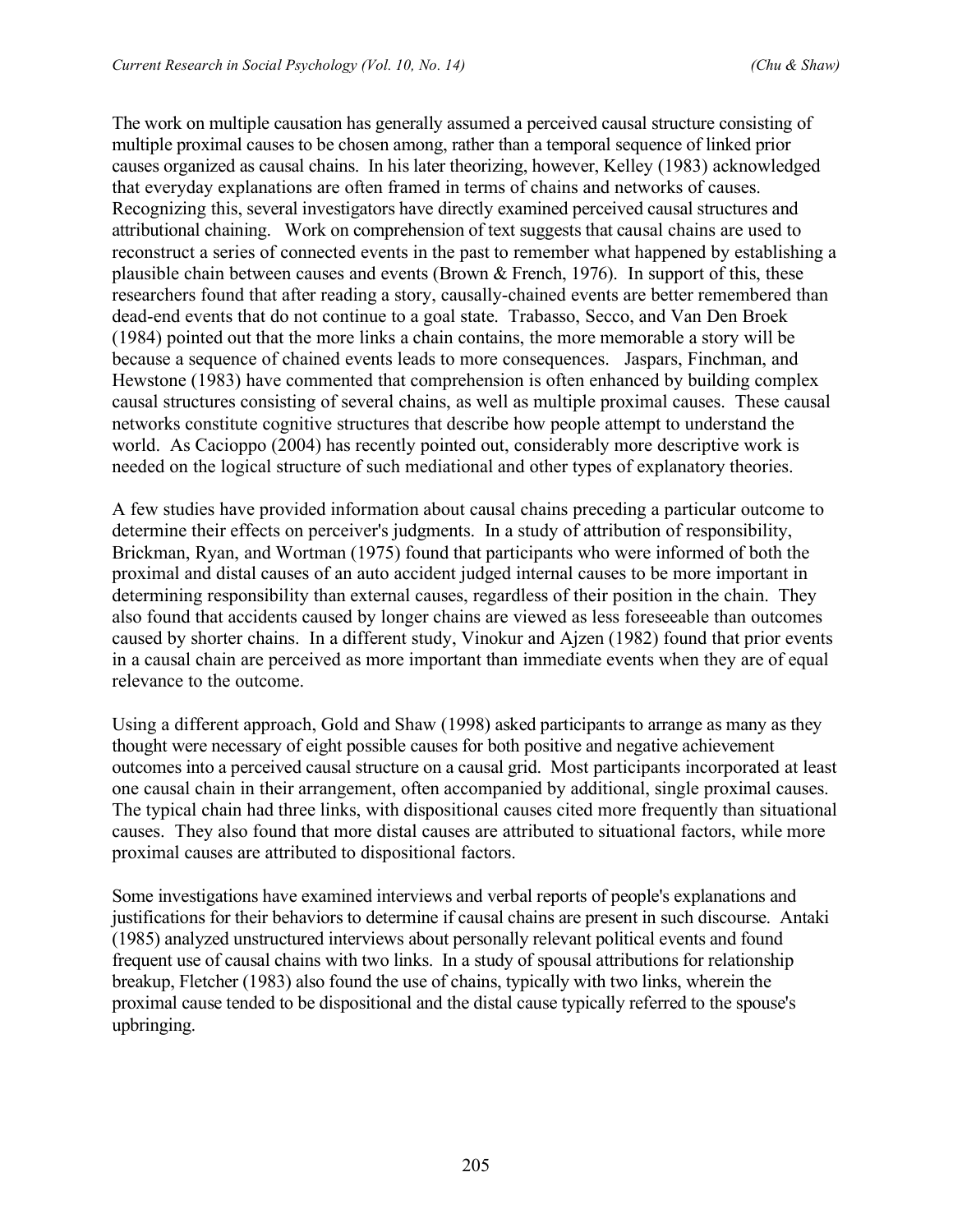Other work on causal chains has used network analysis to model causal perceptions relating to a variety of life events. Lunt and his colleagues (Lunt, 1988; Lunt & Livingstone, 1991) have applied this technique to study peoples' explanations for examination failure, as well as the causes of personal debt. In both instances they found the use of chained explanations involving proximal, medial, and distal causes. Consistent with other findings (Fletcher, 1983, Gold & Shaw, 1998), they also found that distal causes are attributed to situational factors, whereas more proximal causes are attributed to dispositional factors. In their study on the perceived causes of heart attacks, French, Marteau, Senior, and Weinman (2002) found that certain causes form chains, such as the belief that smoking leads to high blood pressure, which, in turn, leads to a heart attack. In contrast, certain other causes, such as lack of exercise, are not typically chained with any other causes and are perceived only as proximal causes of a heart attack.

# **STUDY 1**

Study 1 investigated how persons link together sequential causes to explain positive and negative outcomes in three common domains (achievement, accidental, and interpersonal). Although these domains overlap somewhat (such as the possibility of having an interpersonal achievement), they can also be viewed as conceptually distinctive. By achievement we refer to task outcomes that mostly reflect individual prowess, such as occupational or educational successes. Accidents occur where chance is perceived to play a primary role, such as gambling luck or other fortuitous outcomes. Interpersonal outcomes occur where persons attempt to manage their social interdependence, such as in forming relationships or giving assistance to others.

Achievement outcomes have been the most frequently used in studies of proximal causal attribution (Hewstone, 1989), and there is evidence that such outcomes are more likely to be attributed to the person than to external circumstances (Russel, 1982). Although only a few prior studies have investigated causal chaining in explaining achievement outcomes, the prior work suggests that we may expect frequent use of chains in this domain (Gold  $&$  Shaw, 1998), partly because a sense of understanding what happened is enhanced by building complex causal structures involving chained explanations (Jaspars, Finchman, & Hewstone, 1983; Lunt, 1988; Lunt & Livingstone, 1991).

In contrast, accidental outcomes have seldom been used in studies of causal attribution, perhaps because they are typically attributed to simple external factors, such as good or bad luck (Shaver, 1985). In certain circumstances, however, accidents may be attributed to internal factors, such as negligence, especially when self-protective motivation is aroused among observers by the fear that a similar misfortune could happen to themselves (Shaw  $&$  McMartin, 1977; Shaw  $&$ Skolnick, 1971; Walster, 1966). Without such self-relevance, however, accidents may be perceived as primarily due to chance and therefore we may expect relatively infrequent use of complex causal chains to explain outcomes in this domain.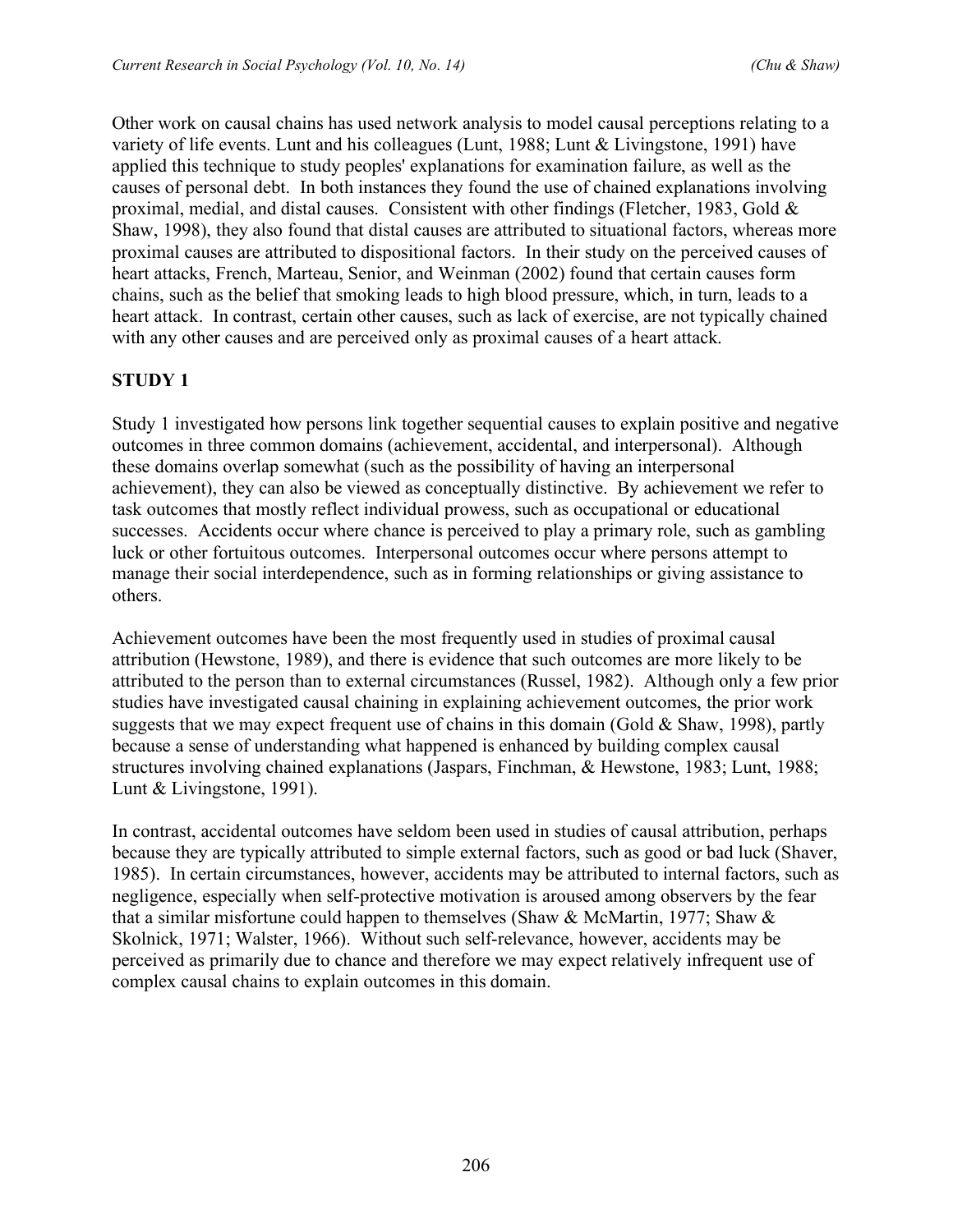Interpersonal outcomes were included because stressful events, such as interpersonal conflict, are especially likely to elicit attributions to explain the outcome (Wong & Weiner, 1981). In support of this, Fletcher (1988) found recurrent use of chained explanations by spouses who were attempting to account for their relationship failure. Thus, relatively frequent use of chained explanations is expected in this domain. Since different outcome domains may produce different causal attribution patterns, the present study includes three common outcome domains. Since virtually all prior studies of attributional chaining have restricted themselves to a single domain (typically, achievement), the inclusion of different outcome domains in a single study provides an indication of external validity, that is, the degree to which we can generalize findings across diverse outcome domains.

Another factor that may affect chaining behavior is the valence of the outcome. People cite more internal attributions following their own successes, whereas external attributions are more common following their own failures (de Jong, Koomen, & Mellenbergh, 1988; Russell, 1982). This self-serving bias is often explained as protecting the ego, but there are cognitive explanations for it as well (Fiske & Taylor, 1991). Expected successes do not require much explanation, but people tend to re-evaluate following less anticipated failures (Weinstein, 1980). More "why" questions are asked after failure and more external and excusable causes are given (de Jong et al., 1988). Thus, both positive and negative outcomes are included in the present study to determine their effects on causal chaining.

In this experiment, participants were shown a behavioral outcome in each of three relevant domains, along with its proximal cause. They were asked if the given cause completely explained the outcome, or if more explanation was necessary. Depending on their response, the sequence was either terminated, or they were shown a prior cause that had led to the proximal cause. The same procedure was repeated four times. If they felt additional explanation was required, they were asked to complete the chain by suggesting their own, final cause.

It was hypothesized that fewer and shorter chains would be used to explain accidents than outcomes in the other two domains, because accidents should be perceived as largely due to chance and require little further explanation. We expected negative outcomes will produce more and longer chains than positive outcomes, because they are less anticipated and therefore require a more complex explanation. Participants should terminate chains at a dispositional node more often than at a situational node, because dispositional causes are cited more frequently in causal chains (Gold & Shaw, 1998). A negative correlation is expected between chain length and foreseeability of the outcome, because the more foreseeable an outcome, the less explanation is needed (Brickman, Ryan, and Wortman,1975). Among the three domains, we expect accidents to be perceived as least foreseeable.

# **METHOD**

# **Participants**

One hundred fifty-four introductory psychology students (46 men, 108 women) at California State University, Northridge, volunteered to participate in this experiment in partial fulfillment of their course requirements.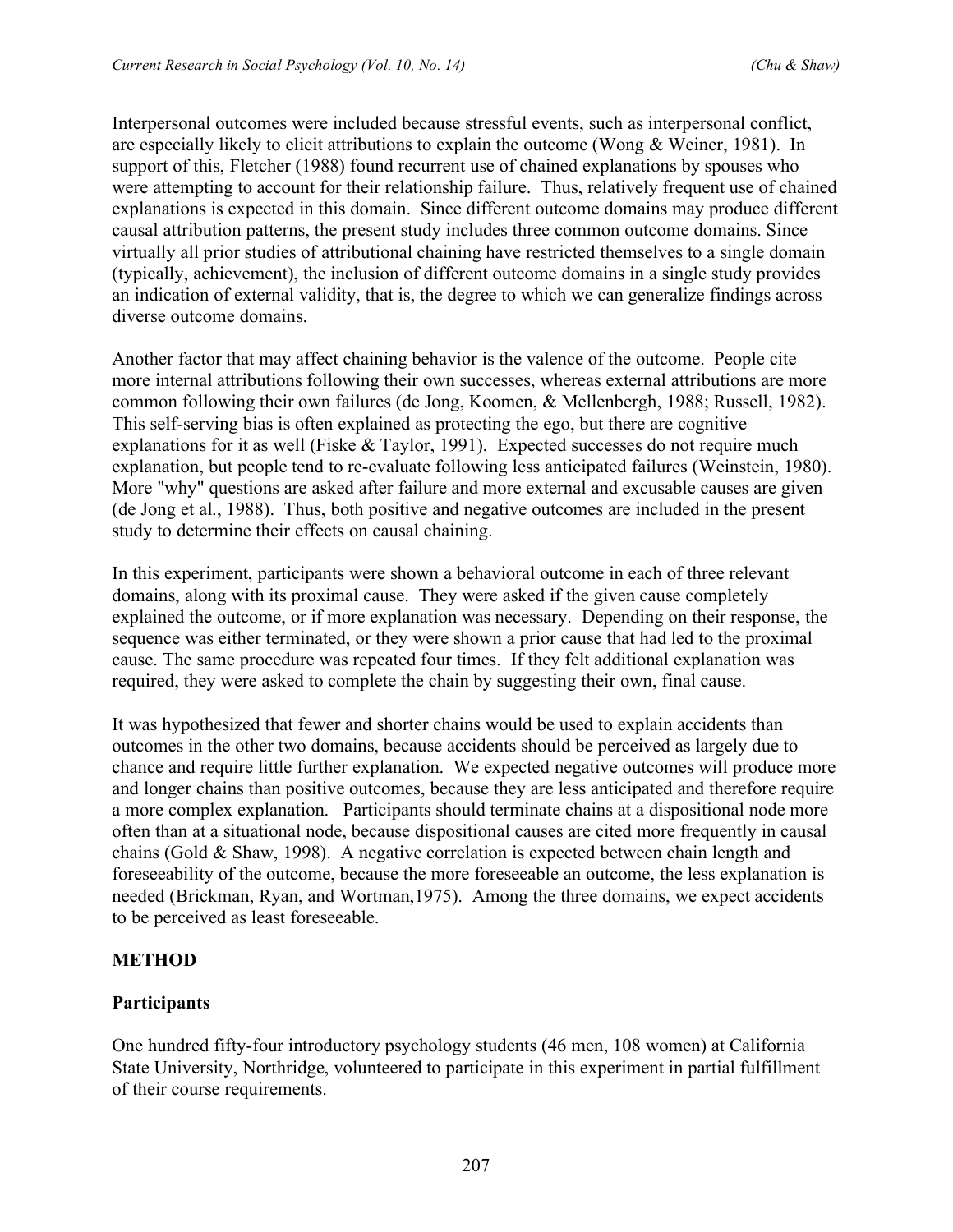### **Design and Procedure**

Participants received three positive or negative outcomes, one from each domain. This resulted in a 2 x 3 mixed factorial design with outcome valence (positive or negative) as the betweensubjects factor and outcome domain (achievement, accidental, and interpersonal) as the withinsubjects factor.

After being seated in a research cubicle by themselves, participants were told that the study was about how people explain things. They were shown a sample behavioral outcome and its cause. They were then told that may be all that is required to explain the outcome. If not, they could request another causal explanation that explains why the first cause happened. Again, they were told they could end the sequence if it was now completely explained, or they could ask for another, prior cause. This sequence was repeated several times until participants were familiar with the task. Participants were reminded that we were interested only in determining when they believed the outcome had been completely explained and they were assured that there was no right or wrong answers. To preclude the possibility that participants might ask to see additional causes merely out of curiosity, they were told that they could view any causes remaining after they had terminated the sequence. After answering participants' questions about the sample item, the actual experiment began.

All information was shown to participants on a laptop screen using a PowerPoint presentation. After viewing an outcome and its proximal cause, participants indicated if the outcome had been fully explained, or if more explanation was necessary. If requested, participants were shown a second slide displaying the outcome, its proximal cause, and a prior, medial cause that was the antecedent of the proximal cause. The experimenter read the sequence aloud to the participant beginning with the outcome, followed by each preceding cause. Again, they could terminate the sequence if they thought it was fully explained, or they could request another prior cause. This same procedure continued, with each new slide displaying the original outcome and each of its preceding causes, until participants terminated a sequence, or until a fourth prior (distal) cause was shown. If they required still more causal information, they were asked to provide their own final cause that would terminate the sequence. After each sequence, participants were asked to rate the foreseeability of the outcome. This same process was repeated for the other two outcome domains. The order of the three domains was counterbalanced among participants and the locus of the causes (internal or external) was also counterbalanced by starting half of all chains with an internal cause and half with an external cause. In each case, preceding causes in the sequence were alternated between internal and external loci.

The achievement outcome consisted of being hired or fired as the CEO of a large corporation. Winning or losing a large sum of money on the lottery served as the accidental outcome, and a successful or failed romantic relationship constituted the interpersonal outcome. Two variations of each positive and negative outcome were alternated between participants. One began with an internal or dispositional cause (sequence 1) and the other began with an external or situational cause (sequence 2). The complete set of causal chains is shown in Appendix 1.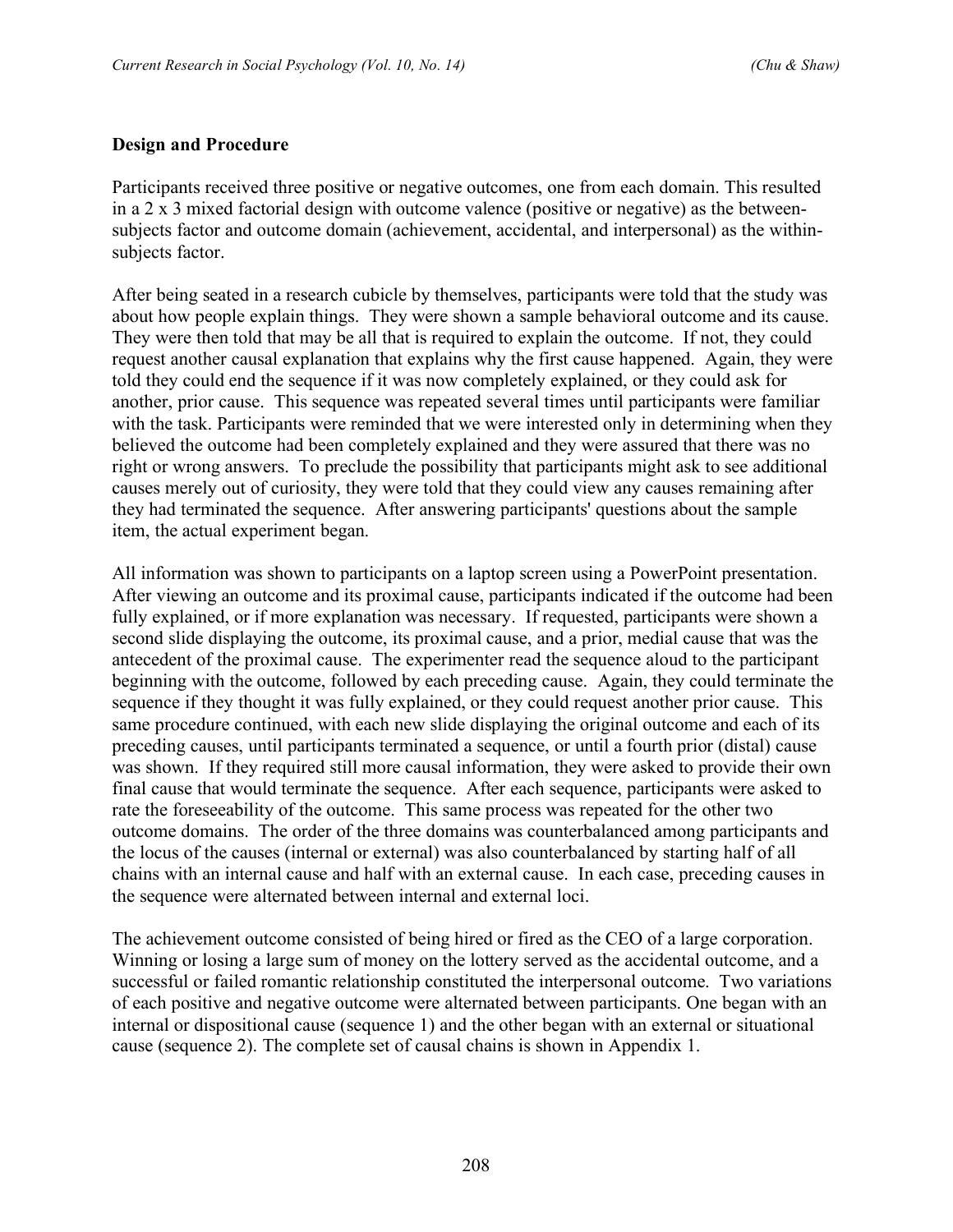When participants had completed the third outcome domain, the experiment was ended. They were debriefed, thanked for their participation, and dismissed.

#### **Dependent Measures**

There were four dependent measures. The first recorded whether participants chained (requested one or more additional causes) or not (stopped after the proximal cause). The second measured the length of chains indicated by the number of causes used to explain an outcome. The possible range of this measure is from 1-5. The third dependent measure was the locus (internal or external) of the terminating cause, or node, in the chain. Finally, foreseeability of the outcome was assessed on a 7-point Likert scale ranging from "1" = "Completely unforeseeable," to "7" = "Completely foreseeable." The question asked, "How foreseeable was this outcome?"

### **RESULTS**

### **Number of Causal Chains**

Since each of the 154 participants had an opportunity to form three causal chains, one in each domain, a total of 462 chaining explanations were possible. Relevant data are shown in Table 1. The number of chaining explanations (278) was significantly higher than the number of explanations that did not include chains (184), Chi-Square (1,  $N = 154$ ) = 19.13, p < .001. Considered separately by domain, the number of chaining explanations was significantly higher than the number of explanations without chains in the achievement domain (121 vs*.* 33), Chi-Square  $(1, N = 154) = 50.29$ ,  $p < .001$ , and in the interpersonal domain (102 vs. 52), Chi-Square  $(1, N = 154) = 16.23$ ,  $p < .001$ . This pattern was reversed, however, in the accidental domain where, as expected, the number of explanations with chains was lower than those without chains (55 vs. 99), Chi-Square  $(1, N = 154) = 12.57$ ,  $p < .001$ . In unison with these findings, there was significantly less chaining in the accidental domain (55) than in the achievement (121) and interpersonal (102) domains, Cochran's  $q = 55.86$ ,  $p < .001$ , df = 2. Of the 154 participants, nine (5.8%) did not chain within any domain. Thirty-three (21.4%) participants chained within one domain, 91 (59.1%) chained within two domains, and 21 (13.6%) chained within all three domains.

| Domain          |       |             |       |            |               |          |        |          |
|-----------------|-------|-------------|-------|------------|---------------|----------|--------|----------|
|                 |       |             |       |            |               |          |        |          |
| Valence         |       | Achievement |       | Accidental | Interpersonal |          | Totals |          |
|                 | Chain | No Chain    | Chain | No Chain   | Chain         | No Chain | Chain  | No Chain |
| <b>Positive</b> | 58    | 20          | 36    | 42         | 33            | 45       | 127    | 107      |
| Negative        | 63    |             | 19    | 57         | 69            |          | 151    |          |
| Totals          |       |             | 55    | 99         | 102           | 52       | 278    | 184      |

### **Table 1. Number of Causal Chains for Positive and Negative Outcomes in Three Domains**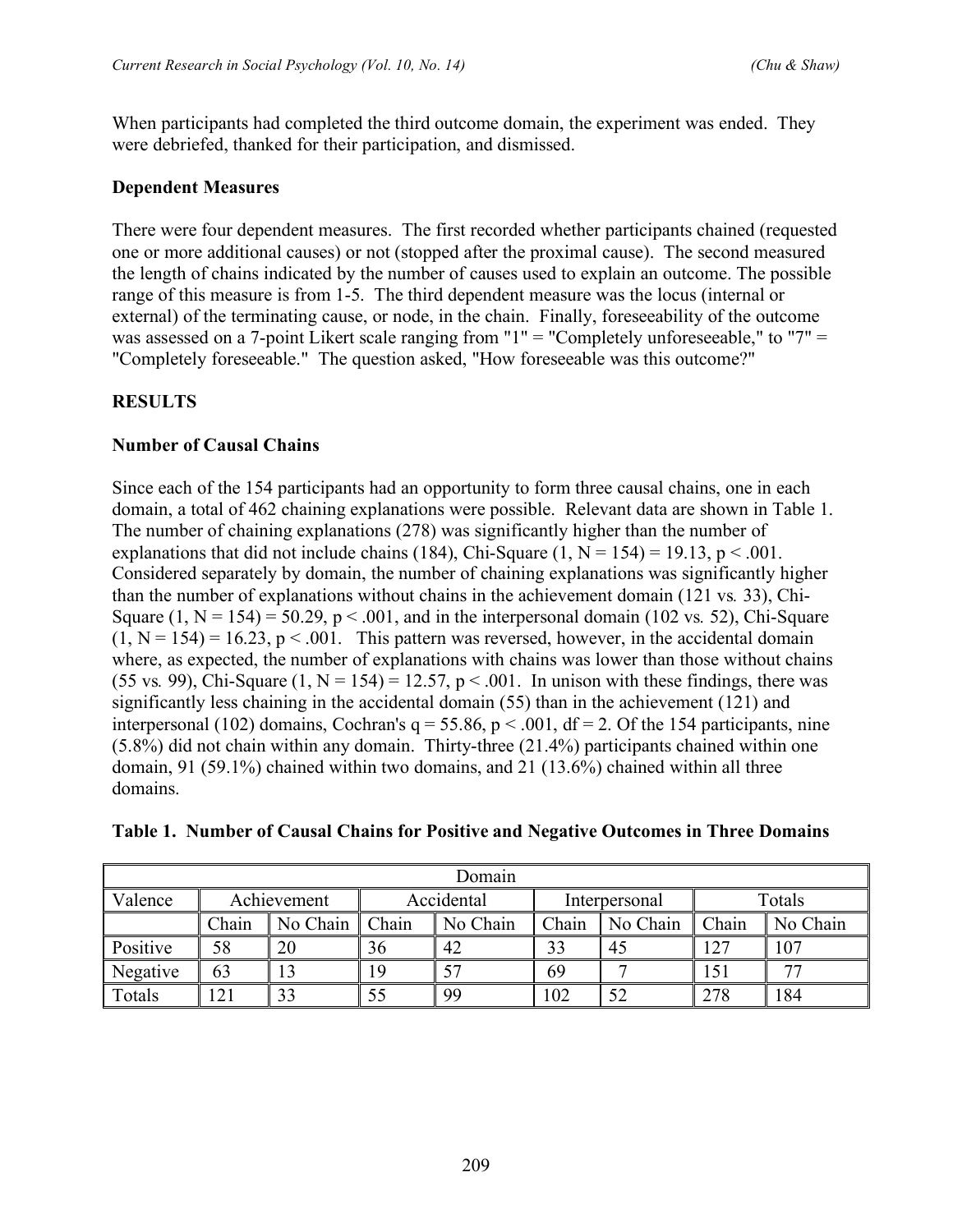The hypothesis that more chaining explanations would be produced by negative than by positive outcomes was also clearly supported. Table 1 also presents these data. For negative outcomes, the number of explanations with and without chains was 151 versus 77, whereas for positive outcomes, comparable data were 127 versus 107, Chi-Square  $(1, N = 154) = 6.89$ , p < .01. Considered by domain, it was revealed that this pattern was obtained only in the interpersonal area where the number of explanations with and without chains to explain negative outcomes was 69 versus 7 and to explain positive outcomes was 33 versus 45, Chi-Square  $(1, N = 154) =$ 40.46,  $p < 0.001$ . There was no effect of outcome valence on chaining in the achievement area where the number of explanations with and without chains for negative outcomes was 63 versus 13 and was 58 versus 20 for positive outcomes, Chi-Square  $(1, N = 154) = 1.67$ , p = n.s. Outcome valence had a reverse effect on chaining with accidents where the number of explanations with and without chains for negative outcomes was 19 versus 57 and was 36 versus 42 for positive outcomes, (Chi-Square  $(1, N = 154) = 7.50$ , p < .01.

# **Length of Causal Chains**

A two-way mixed analysis of variance was performed on chain length with valence as the between subjects independent variable and outcome domain as the within subjects independent variable. The resulting findings are displayed in Table 2. The average chain length was 1.99 links. Average chain length among domains was significantly different,  $F(2, 300) = 23.11$ ,  $p <$ .001, partial eta-squared = .133. Confirming our prediction, the average chain length was significantly shorter in the accidental domain ( $M = 1.56$ ) than in the achievement domain ( $M =$ 2.24), t (153) = 6.18,  $p < .001$ , and the interpersonal domain (M = 2.17), t (153) = -4.87,  $p <$ .001. The achievement domain was not significantly longer than the interpersonal domain, t  $(153) = .58$ ,  $p = n.s$ .

| Domain   |                      |            |                       |                     |  |  |  |
|----------|----------------------|------------|-----------------------|---------------------|--|--|--|
| Valence  | Achievement          | Accidental | Interpersonal         | Means               |  |  |  |
| Positive | $.99^{\circ}$<br>14  | 04         | $.96^{\circ}$<br>1.68 | 99)<br>$\cdot$ O    |  |  |  |
| Negative | $.93^{\circ}$        | .36        | 2.67                  | $.95^{\circ}$       |  |  |  |
| Means    | $.08^{\circ}$<br>.24 | 07<br>.56  | $.09^{\circ}$         | 99<br>$.05^{\circ}$ |  |  |  |

**Table 2. Mean Length of Causal Chains for Positive and Negative Outcomes in Three Domains**

Note. Standard deviations in parentheses

As expected, negative outcomes ( $M = 2.12$ ) produced significantly longer chains than positive outcomes ( $M = 1.87$ ),  $F(1, 150) = 1.73$ ,  $p = .012$ , partial eta-squared = .041. However, this main effect is qualified by a significant interaction between outcome valence and domain,  $F(2, 300) =$ 21.24,  $p < .001$ , partial eta-squared = .124. The interaction indicates that average chain length was longer for negative than positive outcomes in the achievement ( $Ms = 2.33$  vs. 2.14), t (152)  $= -1.21$ ,  $p = n.s.$  and interpersonal domains (Ms = 2.67 vs. 1.68), t (152) = -5.93, p < .001. This pattern was reversed for accidents where the average chain length for negative outcomes ( $M =$ 1.36) was significantly shorter than for positive outcomes  $(M = 1.77)$ , t  $(152) = 2.85$ ,  $p = .005$ .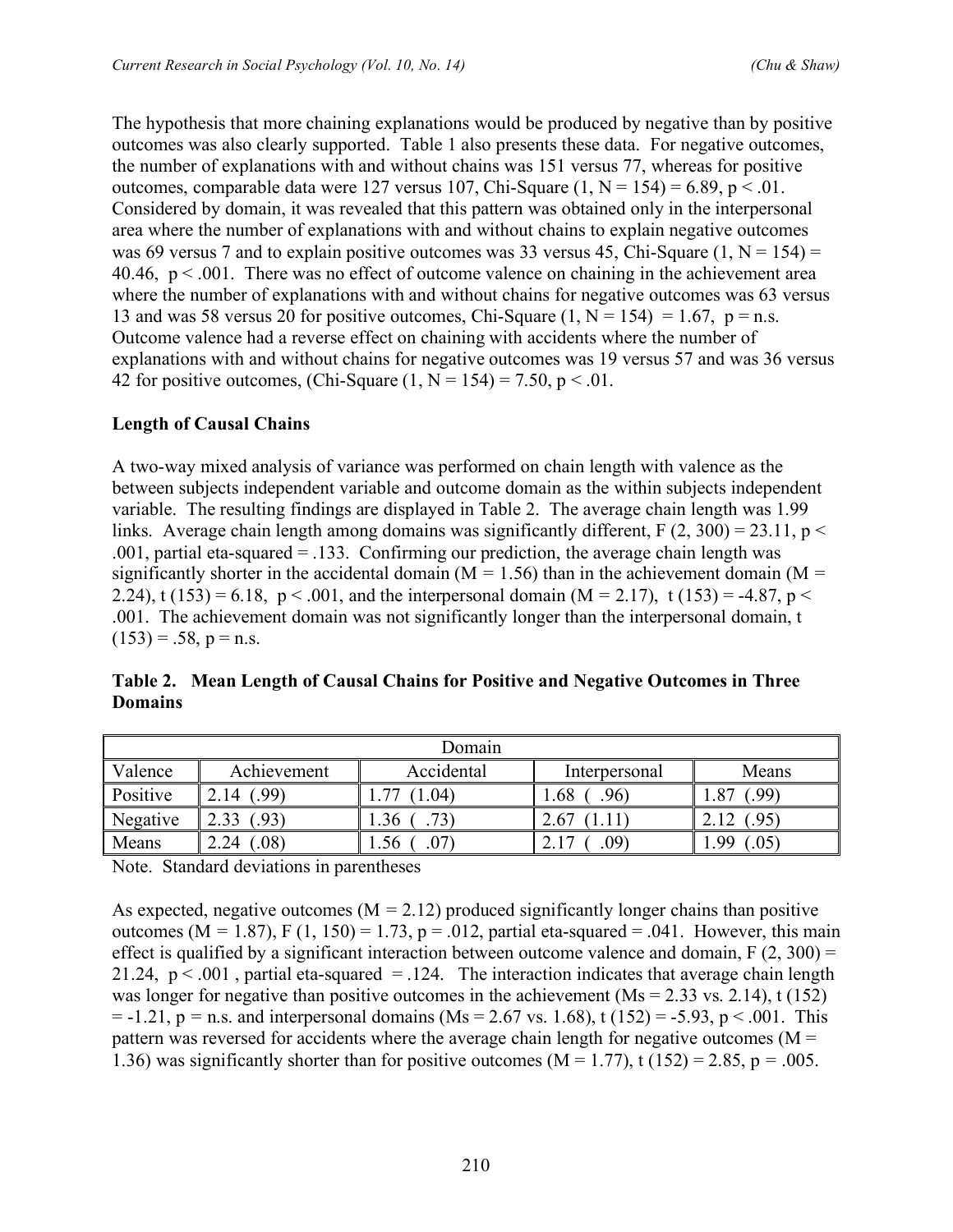### **Terminal Node**

The number of causal chains terminated at dispositional and situational nodes in the different experimental conditions is shown in Table 3. Consistent with predictions, more explanations were terminated at a dispositional node (272) than at a situational node (190), Chi-Square (1,  $N =$  $154$ ) = 14.55, p < .001. This pattern was obtained in all three domains, but was significant only with achievements with 102 chains terminated at a dispositional node and 52 chains terminated at a situational node, Chi-Square  $(1, N = 154) = 16.23$ , p < .001. Comparable data in the accidental and interpersonal domains were respectively, 87 versus 67, Chi-Square  $(1, N = 154)$  = 2.10,  $p = n.s.$  and 83 versus 71, Chi-Square  $(1, N = 154) = 0.94$ ,  $p = n.s.$  Chains were terminated at a dispositional node more frequently in the achievement domain (102) than in the accidental (87) and interpersonal (83) domains, Cochran's  $q = 5.73$ ,  $p = .057$ ,  $df = 2$ .

| Table 3. Mean Number of Causal Chains Terminated at Dispositional and Situational |  |  |
|-----------------------------------------------------------------------------------|--|--|
| <b>Nodes for Positive and Negative Outcomes in Three Domains</b>                  |  |  |

| Domain   |     |             |            |    |               |     |        |     |
|----------|-----|-------------|------------|----|---------------|-----|--------|-----|
| Valence  |     | Achievement | Accidental |    | Interpersonal |     | Totals |     |
|          | Dis | Sit         | Sit<br>Dis |    | Dis           | Sit | Dis    | Sit |
| Positive | 49  | 29          | 42         | 36 | 43            | 35  | 134    | 100 |
| Negative | 53  | 23          | 45         | ЭI | 40            | 36  | 138    | 90  |
| Totals   | 02  | 52          | 87         | 67 | 83            | −   | 272    | 190 |

Note.  $Dis = Dispositional$ ;  $Sit = Situational$ 

Outcome valence did not differentially affect the overall tendency to terminate chains at dispositional and situational nodes. For negative outcomes, the number of chains terminated at dispositional and situational nodes was 138 and 90, whereas for positive outcomes comparable data were 134 and 100, Chi-Square  $(1, N = 154) = 0.51$ , p = n.s. A similar pattern was observed in each of the three domains examined separately. In the achievement domain, the number of chains terminated at a dispositional node versus at a situational node was 49 and 29 for positive outcomes and 53 and 23 for negative outcomes, Chi-Square  $(1, N = 154) = 0.82$ ,  $p = n.s$ . In the accidental domain, the number of chains terminated at a dispositional node versus at a situational node was 42 and 36 for positive outcomes and 45 and 31 for negative outcomes, Chi-Square (1,  $N = 154$ ) = 2.60, p = n.s. In the interpersonal domain, the number of chains terminated at a dispositional node versus at a situational node was 43 and 35 for positive outcomes and 40 and 36 for negative outcomes, Chi-Square  $(1, N = 154) = 0.94$ , p = n.s.

### **Foreseeability**

Overall foreseeability ratings for the outcomes considered were essentially average (overall  $M =$ 4.16 on a Likert scale from 1-7, see Table 4). However, mean foreseeability was significantly different among the outcome domains,  $F(2, 300) = 17.19$ ,  $p < .001$ , partial eta-squared = .103. As predicted, mean foreseeability was significantly higher in the interpersonal (M *=* 4.71) and the achievement (M = 4.16) domains than the accidental domain (M = 3.60), t (153) = 10.39, p < .001, and t (153) = 2.50,  $p = 0.014$ , respectively. Mean foreseeability was also significantly higher in the interpersonal than the achievement domain,  $t(153) = -3.38$ ,  $p = .001$ .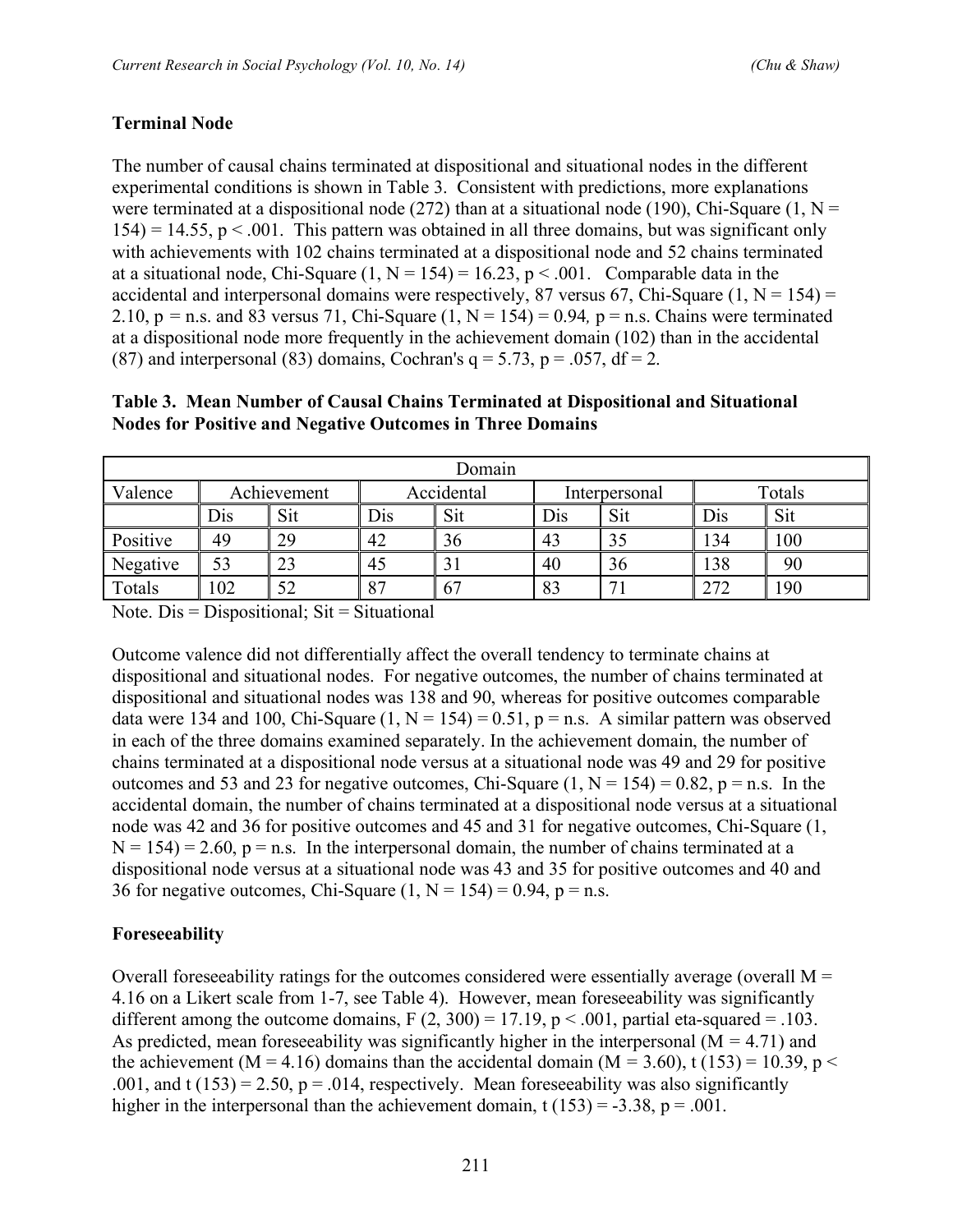| Domain   |                |                |                |                |  |  |  |
|----------|----------------|----------------|----------------|----------------|--|--|--|
| Valence  | Achievement    | Accidental     | Interpersonal  | Means          |  |  |  |
| Positive | (1.56)<br>4.44 | .91<br>1.65    | (1.50)<br>5.15 | 3.83           |  |  |  |
| Negative | .91<br>74)     | (1.92)         | 4.29<br>(1.51) | 1.75<br>4.47   |  |  |  |
| Means    | (0.14)<br>4.16 | (0.15)<br>3.60 | (0.13)<br>4.   | (0.08)<br>4.16 |  |  |  |

#### **Table 4. Mean Foreseeability for Positive and Negative Outcomes in Three Domains**

Note. Standard deviations in parentheses

Mean foreseeability for negative outcomes ( $M = 4.47$ ) was significantly higher than for positive outcomes ( $M = 3.83$ ),  $F(1, 150) = 15.64$ ,  $p < .001$ , partial eta-squared = .094. A significant interaction between valence and domain clarified the relationship between outcome valence and foreseeability, F (2, 300) = 78.39, p < .001, partial eta-squared = .343. This interaction indicates that positive outcomes were perceived as more foreseeable than negative outcomes in the achievement (Ms = 4.44 vs. 3.91), t (152) = 1.99,  $p = .049$ , and interpersonal domains (Ms = 5.15) vs. 4.29), t (152) = 3.49,  $p = .001$ . An extremely robust reversal of this pattern in the accidental domain where positive outcomes were judged less foreseeable  $(M = 1.91)$  than negative outcomes ( $M = 5.21$ ), t (152) = -11.44,  $p < .001$  accounts for the aforementioned main effect.

A final analysis examined the expected negative correlation between the length of causal chains and foreseeability. Although in the anticipated direction, the overall correlation between these two variables was not significant,  $r = -0.031$ ,  $p = n.s$ . This was also the case within the achievement domain,  $r = -0.005$ ,  $p = n.s$ . However, the expectation of a significant negative correlation between chain length and foreseeability was upheld within both the accidental,  $r = -$ .183,  $p = .023$ , and interpersonal domains,  $r = -.296$ ,  $p < .001$ . Though neither was significant, a negative correlation between chain length and foreseeability was obtained for both positive and negative outcomes,  $r = -.065$ ,  $p = n.s.$  and  $r = -.143$ ,  $p = n.s.$ , respectively.

### **DISCUSSION**

This experiment examined how persons link together sequential causes to explain everyday events. This extends to more complex forms of causal perception other work in causal attribution which typically examines only the perceived proximal cause. While it could be argued that either "demand characteristics" of the procedure, or simply being asked to think about causal explanations (metacognition) may have prompted at least some of the chaining explanations, a number of reliable differences in when and how chaining occurred were observed.

Accidental outcomes prompted fewer chains than achievement or interpersonal outcomes. Chains were used more frequently to explain negative outcomes than positive outcomes, except for accidents where the pattern was reversed. Accidents were explained with shorter chains than the other two outcome domains. Whereas negative outcomes elicited longer chains than positive outcomes in both the achievement and interpersonal domains, accidents again reversed this pattern with negative accidents yielding shorter chains than positive ones. Accidents were judged less foreseeable than the other two types of outcomes, and positive accidents were judged less foreseeable than negative accidents, once more reversing the pattern observed in the other two domains.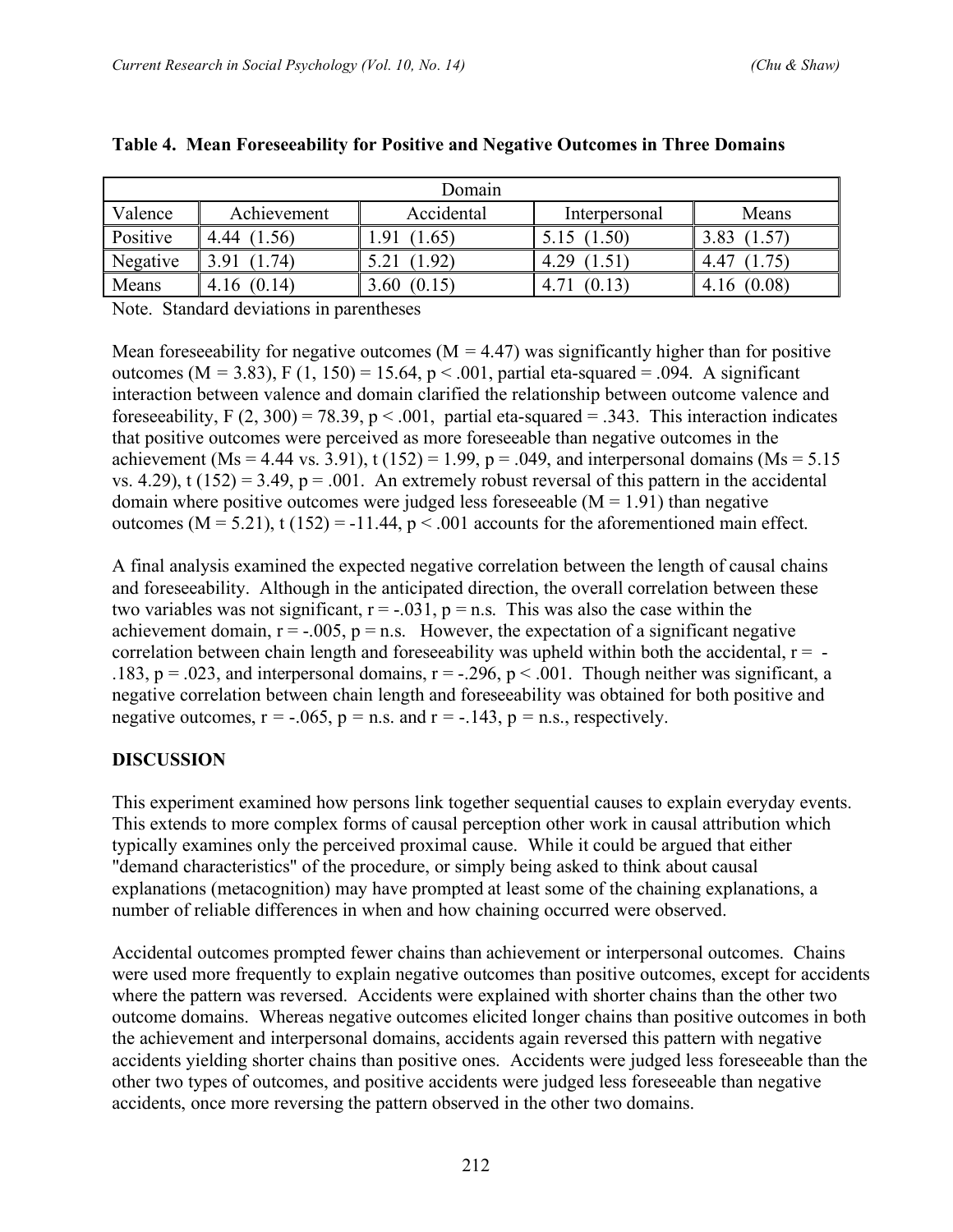The unique status of accidents relative to the other outcome domains merits comment. If accidents are perceived primarily as due to chance, then they require less complex explanations than other types of outcomes. In such cases, the proximal cause may be deemed sufficient, leading to fewer and shorter chains. Interestingly, the positive accident in the present study produced more and longer chains than the negative accident, reversing the pattern for the other two outcome domains. If people assume that accidents are usually negative, then positive accidents would be perceived as more unusual than negative accidents. Fortuitous outcomes, such as winning the lottery in the present experiment, are likely viewed as highly improbable events. Indeed, we found that the positive accident was judged least foreseeable by far compared to the other outcome and valence combinations. Weiner (1985b) and others (Hilton & Slugoski, 1986) have argued that unexpected outcomes elicit more effortful causal analysis than expected outcomes. The finding that participants used more and longer chains for positive accidents than for negative accidents may thus reflect a distinctive property of accidents, whereby positive ones are seen as less fore seeable than negative ones.

Alternatively, it is possible that the particular instances of positive and negative accidents used in the current study (winning and losing a lottery) may be responsible for the more complex causal chains used to explain the positive relative to the negative accident. After all, participants are certainly aware that winning a lottery is much less likely than losing one. Thus, before it can be argued that the accident domain, itself, is different from the other two domains, it must be shown that, in general, people view positive accidents as less foreseeable than negative ones, whereas they view positive outcomes in other domains as more foreseeable than negative ones. This provides the basis for Study 2.

# **STUDY 2**

# **METHOD**

# **Participants**

Sixty-eight undergraduate students (32 men, 36 women) studying introductory psychology at the University of Hawaii, Manoa, volunteered to participate in this experiment for extra credit during a scheduled classroom meeting.

### **Design and Procedure**

Participants received a 30-item questionnaire while seated in their classroom and were asked to rate how foreseeable each of 30 outcomes was on a 7-point Likert scale ranging from "1" = "Completely unforeseeable," to "7" = "Completely foreseeable." Each questionnaire described 10 outcomes in each of three domains (achievement, accidental, and interpersonal). In two versions of the questionnaire, the outcomes described were either all positive or all negative. The order of the 30 items in each version of the questionnaire was randomized among the participants. These arrangements resulted in a 2 x 3 mixed factorial design with outcome valence (positive or negative) as the between-subjects factor and outcome domain (achievement, accidental, and interpersonal) as the within-subjects factor.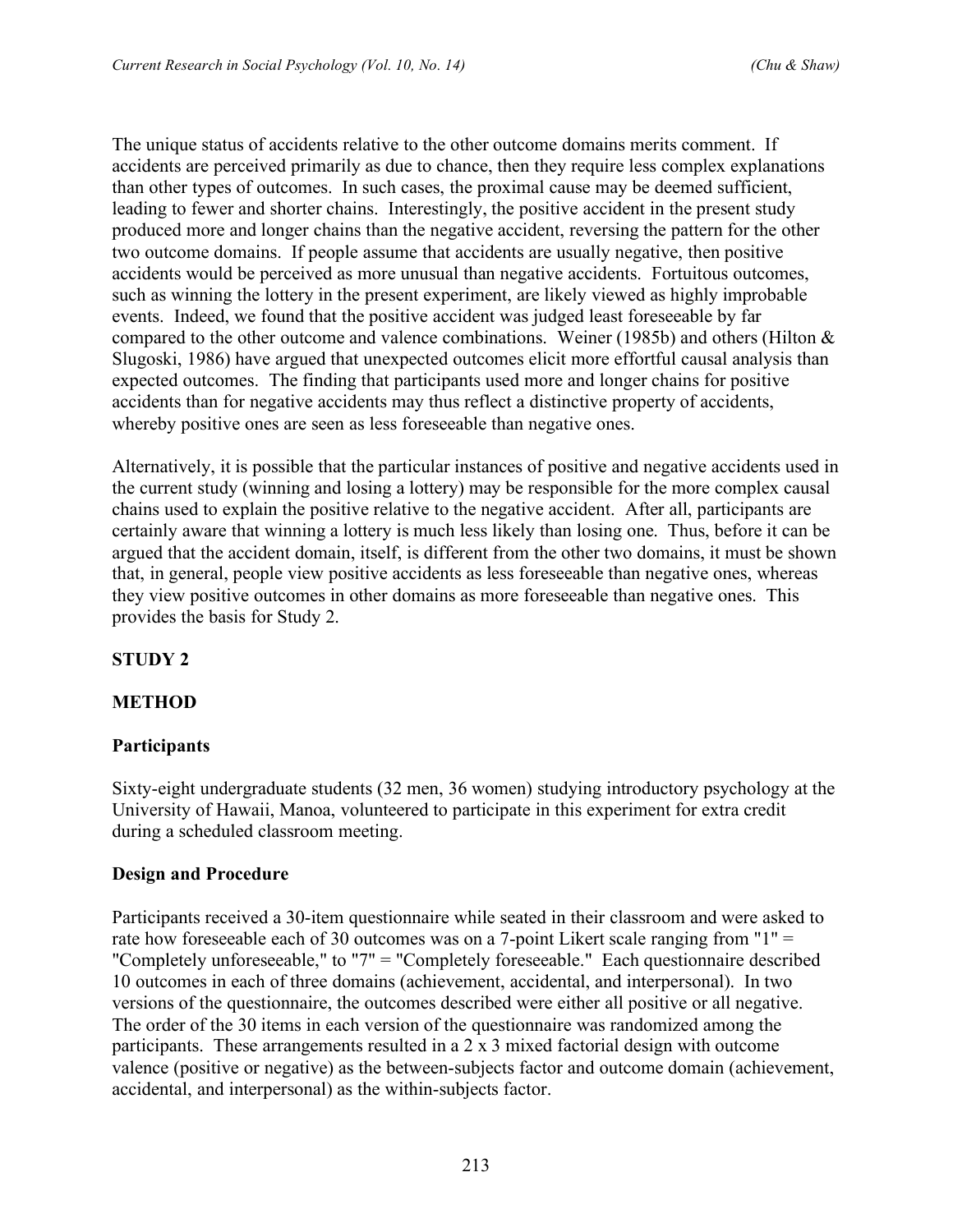Participants were told that this was a study about how we think about different everyday outcomes that happen to people. They were asked to indicate how foreseeable they thought each outcome was by circling the appropriate point on the accompanying scale. A wide range of varying outcomes was included within each outcome domain. The complete set of 10 positive and 10 negative outcomes in each of the three domains is shown in Appendix 2.

# **RESULTS**

Foreseeability ratings for 10 positive and 10 negative outcomes in each of the three domains are shown in Table 5. As in Study 1, mean foreseeability was significantly different among the three outcome domains, F  $(2, 132) = 122.18$ , p < .001, partial eta-squared = .649. Consistent with our earlier findings, mean foreseeability was significantly higher in the achievement (M *=* 4.81) and the interpersonal (M = 4.57) domains than the accidental domain (M = 3.15), t (67) = 11.81, p < .001, and t  $(67) = 8.37$ ,  $p < .001$ , respectively. Mean foreseeability was also significantly higher in the achievement than the interpersonal domain,  $t (67) = 2.25$ ,  $p = .028$ .

| Domain          |                |                |                          |                |  |  |  |
|-----------------|----------------|----------------|--------------------------|----------------|--|--|--|
| Valence         | Achievement    | Accidental     | Interpersonal            | Means          |  |  |  |
| <b>Positive</b> | (0.15)<br>5.14 | (0.16)<br>2.81 | (0.15)                   | (0.12)<br>4.37 |  |  |  |
| Negative        | 4.48           | (0.16)<br>3.49 | (0.15)<br>3.97           | (0.12)<br>3.98 |  |  |  |
| <b>Means</b>    | 4.81           | (0.11)         | $^{\circ}$ (0.1)<br>4.57 | (0.09)<br>4.18 |  |  |  |

|  |  | Table 5. Mean Foreseeability for 10 Positive and 10 Negative Outcomes in Three Domains |  |  |  |  |  |  |  |  |
|--|--|----------------------------------------------------------------------------------------|--|--|--|--|--|--|--|--|
|--|--|----------------------------------------------------------------------------------------|--|--|--|--|--|--|--|--|

Note. Standard deviations in parentheses

However, unlike Study 1, mean foreseeability was significantly higher for positive  $(M = 4.37)$ than for negative outcomes ( $M = 3.98$ ), F (1, 66) = 5.04, p = .028, partial eta-squared = .071. A significant domain x valence interaction clarifies why this is so,  $F(2, 132) = 35.84$ ,  $p < .001$ , partial eta-squared = .352. This interaction shows that positive outcomes were perceived as more foreseeable than negative outcomes in the achievement (Ms = 5.14 vs. 4.48), t (67) = 22.66, p < .001, and interpersonal domains (Ms = 5.17 vs. 3.97),  $t(67) = 17.80$ ,  $p < .001$ . This pattern was reversed, however, in the accidental domain where positive outcomes were judged less foreseeable (M = 2.81) than negative outcomes (M = 3.49),  $t(67) = -14.35$ ,  $p < .001$ . While this interaction is of the exact same form as was observed for the foreseeability data in Study 1, the difference in foreseeability between the positive and negative accident was not as marked as it was in the first study. Owing to this, negative outcomes were not judged overall more foreseeable than positive outcomes as in Study 1.

# **GENERAL DISCUSSION**

Study 2 demonstrates that the tendency to perceive positive accidents as less foreseeable than negative accidents generalizes across different instances of the two categories. This suggests that the results of Study 1 showing that positive accidents produce more and longer chaining explanations than negative accidents is not merely a reflection of a particular type of accident. Similarly, Study 2 shows that a reverse tendency to perceive positive outcomes as more foreseeable than negative ones in other outcome domains also generalizes over many instances of the other domains.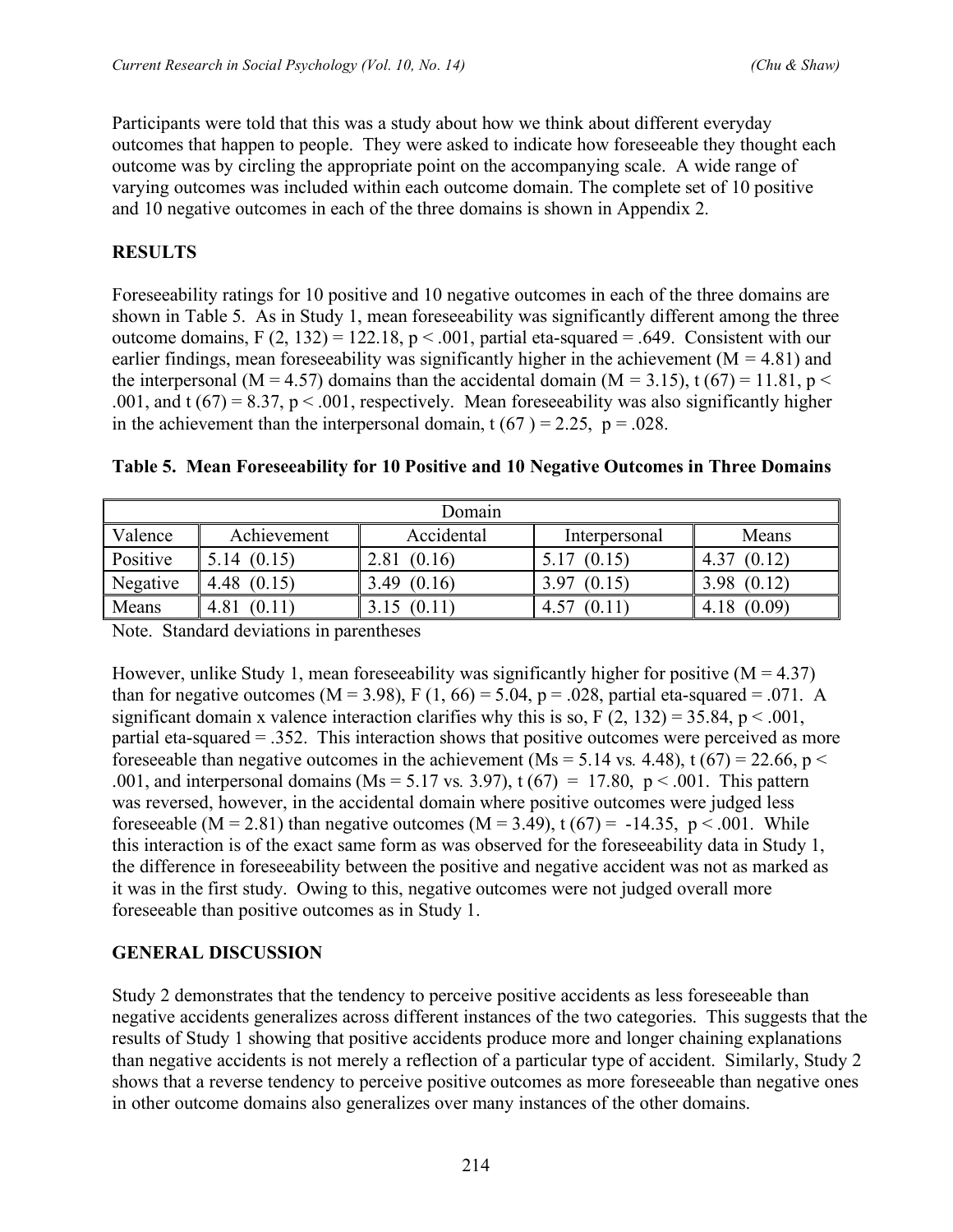Insofar as foreseeability reliably varies with outcome valence, albeit differently for different outcome domains, the results from the current investigations strongly support the notion that foreseeability (outcome expectancies), rather than outcome valence itself plays the key role in complex causal attributions such as chaining. This pattern of findings suggests that the contention by attribution theorists that more attributional work is elicited by negative, unexpected, and/or extreme outcomes (seeWeiner, 1985b) may be due to the fact that in most outcome domains, negative outcomes are less expected than positive outcomes. An exception to this is for accidents where negative outcomes are more expected than positive outcomes. More complex causal reasoning occurs where outcomes are less expected, rather than simply where they are negative, thereby suggesting that outcome expectancies is the more important determinant of causal reasoning. This not only extends traditional attribution theory to more complex types of causal analyses, but suggests also that attributional analyses depend on the outcome domain considered.

The finding that more explanations were terminated at a dispositional node than at a situational node further extends traditional theory by confirming that the fundamental attribution error (a tendency to attribute others' behaviors to dispositional causes) is also characteristic of complex cognitive structures involving temporally-linked causes for outcomes. That this pattern was observed in all three domains, but was significant only with achievement outcomes, indicates, once again, that complex causal structures depend on the type of behavioral outcome that is assessed.

Although the present findings are clearly relevant for attributional theories, there are practical applications to consider as well. For example, in civil court cases, jurors must determine a percentage of liability to be assigned to the plaintiff and the defendant for a civil infraction. Jurors do this by assessing causal probabilities and considering how far removed each of the parties is from the disputed outcome. It would be interesting (and useful) to determine the extent to which the perceived proximal cause or more distant causes establish the amounts of liability.

# **REFERENCES**

Anderson, C.A., Krull, D.S., & Weiner, B. (1996). Explanations: Processes and consequences. In E.T. Higgins & Kruglanski, A.W. (Eds.), Social psychology: Handbook of basic principles (pp. 271-296). New York: Guilford.

Antaki, C. (1986). Ordinary explanation in conversation: Causal structures and their defence. European Journal of Social Psychology, 15, 213-230.

Brown, A. & French, J. (1976). Construction and regeneration of logical sequences using causes or consequences as the point of departure. Child Development, 47, 930-940.

Brickman, P., Ryan, K., & Wortman, C.B. (1975). Causal chains: Attribution of responsibility as a function of immediate and prior causes. Journal of Personality and Social Psychology, 32, 1060-1067.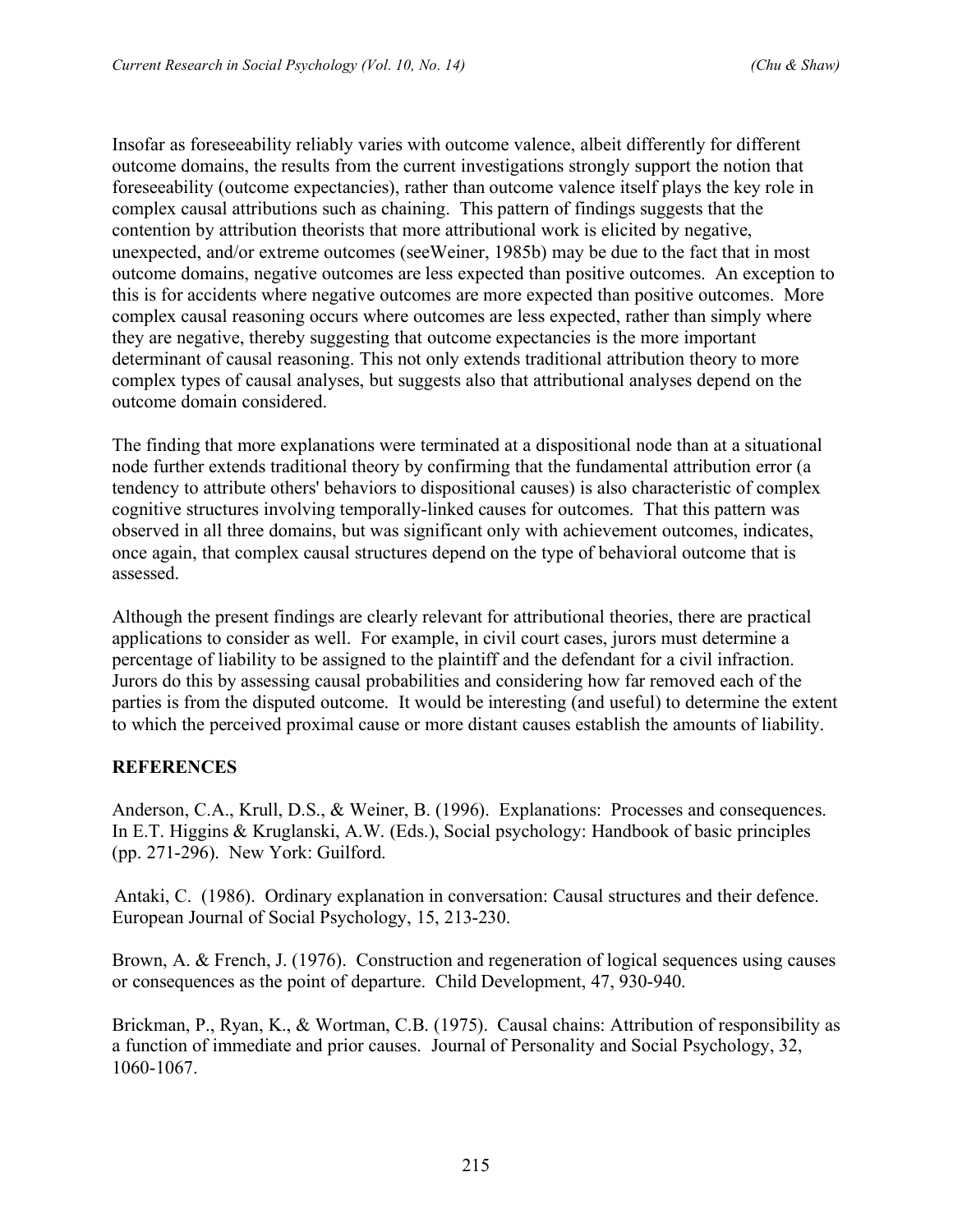Cacioppo, J.T. (2004). Common sense, intuition, and theory in personality and social psychology. Personality and Social Psychology Review, 8, 114-122.

de Jong, P.F., Koomen, W., & Mellenbergh, G.J. (1988). Structure of causes for success and failure: A multidimensional scaling analysis of preference judgments*.* Journal of Personality and Social Psychology, 55**,** 718-725.

Fiske, S.T. (2004). Mind the gap: In praise of informal sources of formal theory. Personality and Social Psychology Review, 8*,* 132-137.

Fiske, S.T., Cuddy, A.J., Glick, P., & Xu. J. (2002). A model of (often mixed) stereotype content: Competence and warmth respectively follow from perceived status and competition. Journal of Persona Psychology, 82, 879-902.

Fiske, S.T. & Taylor, S.E. (1991). Social cognition. New York: McGraw-Hill.

Fletcher, G. (1983). The analysis of verbal explanations for marital separation: Implications for attribution theory. Journal of Applied Social Psychology, 13, 245-258.

French, D.P., Marteau, T.M., Senior, V., & Weinman, J. (2002). The structure of beliefs about the causes of heart attacks: A network analysis. British Journal of Health Psychology, 7(4), 463-480.

Gilbert, D.T. (1989). Thinking lightly about others. In J.S. Uleman & J.A. Bargh (Eds.), Unintended thought (p. 189-211). New York: Guilford.

Gold, G.J., & Shaw, J.I. (1998). Causal chaining: The structure and complexity of accounts. Journal of Social Behavior and Personality, 13, 651-666.

Heider, F. (1958). The psychology of interpersonal relations. New York: Wiley.

Hewstone, M. (1989). Causal attribution: From cognitive processes to collective beliefs. Cambridge: Basil Blackwell.

Higgins, E.T. (1996). Kowledge activation: Accessibility, applicability, and salience. In E.T. Higgins & Kruglanski, A.W. (Eds.), Social psychology: Handbook of basic principles (pp. 133- 168). New York: Guilford.

Hilton, D.J., & Slugoski, B.R. (1986). Knowledge-based causal attribution: The abnormal conditions focus model. Psychological Review, 93*,* 75-88.

Jaspers, J., Finchman, F.D., & Hewstone M. (Eds.) (1983). Attributional theory and research: Conceptual, developmental and social dimensions. London: Academic Press.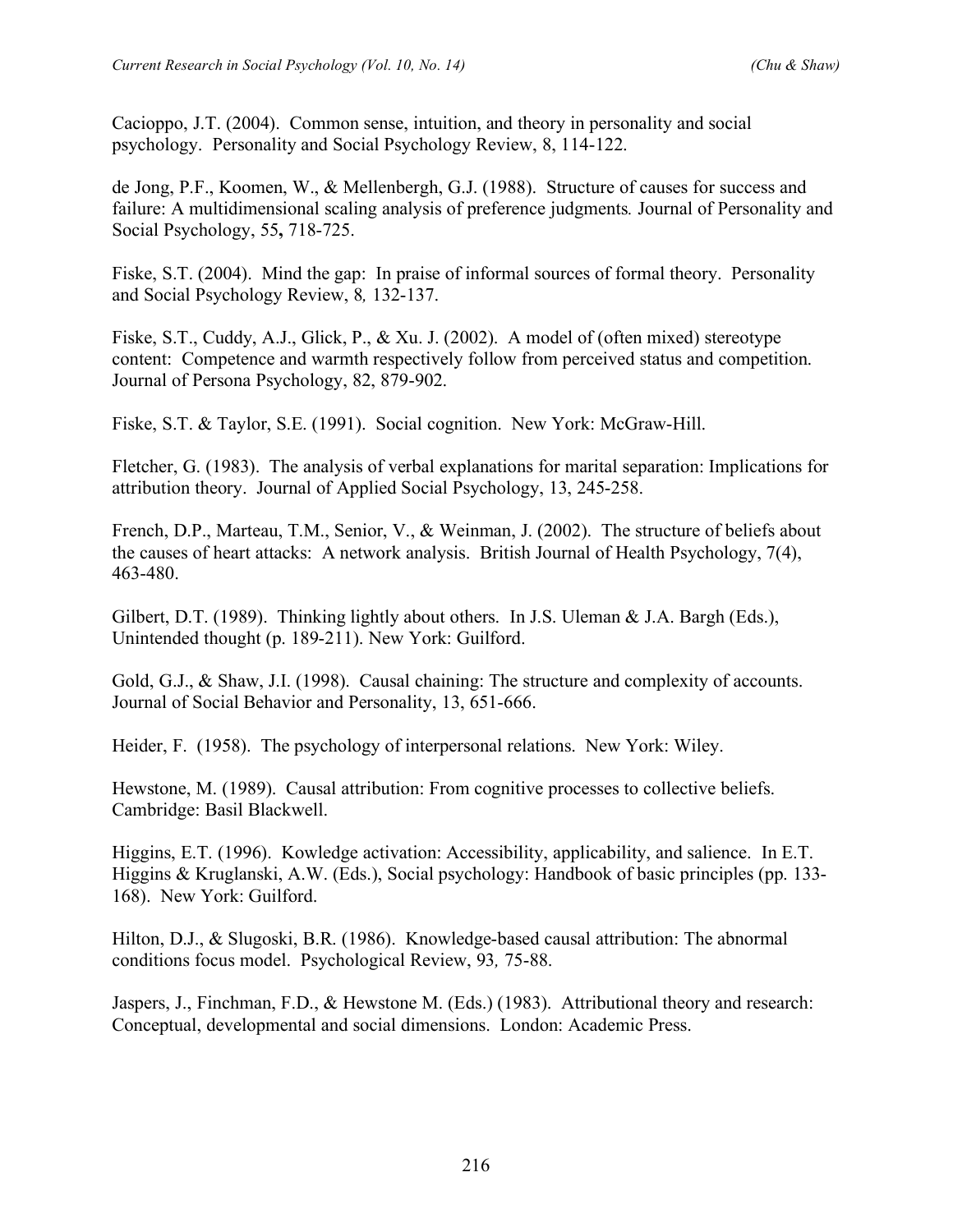Jones, E.E., & Davis, K.E. (1965). From acts to dispositions: The attribution process in person perception. In L. Berkowitz (Ed.), Advances in experimental social psychology (Vol.2, pp. 220- 266). New York: Academic Press.

Kelley, H.H. (1967). Attribution theory in social psychology. In D. Levine (Ed.), Nebraska Symposium on Motivation (Vol. 15, pp. 192-240). Lincoln: University of Nebraska Press.

Kelley, H.H. (1971). Attribution in social interaction*.* Morristown, NJ: General Learning Press.

Kelley, H.H. (1972). Causal schemata and the attribution process. In E.E. Jones, D.E. Kanouse, H.H. Kelley, R.E. Nisbett, S. Valins, & B. Weiner (Eds.), Attribution: Perceiving the causes of behavior*.* (pp. 151-174). Morristown, NJ: General Learning Press.

Kelley, H. (1983). Perceived causal structures. In J. Jaspars, F. Fincham, & M. Hewstone (Eds.), Attribution theory and research: Conceptual, development and social dimensions (pp. 343-372). London: Academic Press.

Krull, D.S., & Erickson, D.J. (1995). Judging situations: On the effortful process of taking dispositional information into account. Social Cognition, 13(4), 417-438.

Lunt, P.K. (1988). The perceived causal structure of examination failure. British Journal of Social Psychology, 27(2), 171-179.

Lunt, P.K., & Livingstone, S.M. (1991). Everyday explanations for personal debt: A network approach. British Journal of Social Psychology, 30(4), 309-323.

McGuire, W.J. (2004). A perspectivist approach to theory construction*. Personality and Social Psychology Review, 8,* 173-182.

Russell, D. (1982). The causal dimension scale: A measure of how individuals perceive causes. Journal of Personality and Social Psychology, 42, 1137-1145

Shaver, K. (1985). The attribution of blame, causality, responsibility and blame worthiness, New York: Springer-Verlag.

Shaw, J.I., & McMartin, J.A. (1977). Personal and situational determinants of attribution of responsibility for an accident. Human Relations, 30*,* 95-107.

Shaw, J.I., & Skolnick, P. (1971). Attribution of responsibility for a happy accident. Journal of Personality and Social Psychology, 18, 380-383.

Trabasso, T., Secco, T., & Van Den Broek, P. (1984). Causal cohesion and story coherence. In Mandl, H., Stein, N.L., & Trabasso, T. (Eds.), Learning and comprehension of text. Hillsdale, NJ: Erlbaum.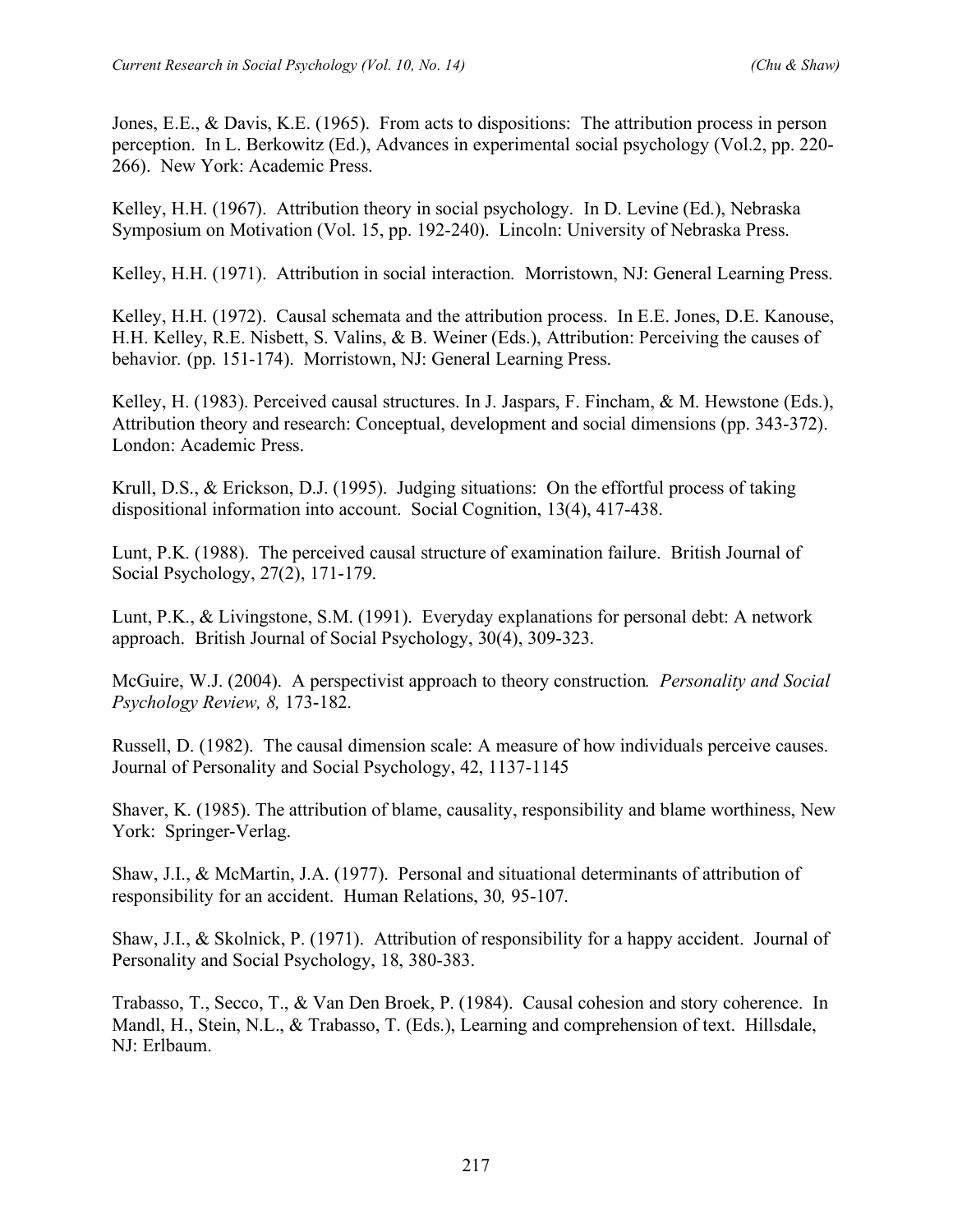Vinokur, A., & Ajzen, I. (1982). Relative importance of prior and immediate events: A causal primacy effect. Journal of Personality and Social Psychology, 42, 820-829.

Walser, E. (1966). Assignment of responsibility for an accident. Journal of Personality and Social Psychology, 3, 73-79.

Weiner, B. (1985a). An attributional theory of achievement motivation and emotion. Psychological Review, 92, 548-573.

Weiner, B. (1985b). "Spontaneous" causal thinking. Psychological Bulletin, 97, 74-84.

Weiner, B. (1986). An attributional theory of achievement motivation and emotion. New York: Springer-Verlag.

Weinstein, N.D. (1980). Unrealistic optimism about future life events. Journal of Personality and Social Psychology, 39, 806-820.

Wong, P.T.P., & Weiner, B. (1981). When people ask "why" questions and the heuristics of attributional search. Journal of Personality and Social Psychology, 40, 650-653.

# **APPENDIX 1. CAUSAL CHAINS USED IN STUDY 1**

# **Achievement/Positive Outcome: "Sarah was hired as the president of a large corporation."**

# **Sequence 1/Internal Proximal Cause**

- 1. (Internal) because Sarah was a hard worker
- 2. (External) because Sarah's parents told her that she wouldn't do well
- 3. (Internal) because Sarah was unmotivated to do well in high school
- 4. (External) because of peer pressure to not do well

# **Sequence 2/External Proximal Cause**

- 1. (External) because the hiring board liked Sarah
- 2. (Internal) because Sarah was a hard worker
- 3. (External) because Sarah's parents told her that she wouldn't do well
- 4. (Internal) because Sarah was unmotivated to do well in high school

# **Achievement/Negative Outcome: "Sarah was fired as the president of a large corporation."**

### **Sequence 1/Internal Proximal Cause**

- 1. (Internal) because Sarah wasn't motivated to do a good job
- 2. (External) because Sarah's employees didn't show her proper respect
- 3. (Internal) because Sarah lacked leadership qualities
- 4. (External) because Sarah's parents were overly protective when she was growing up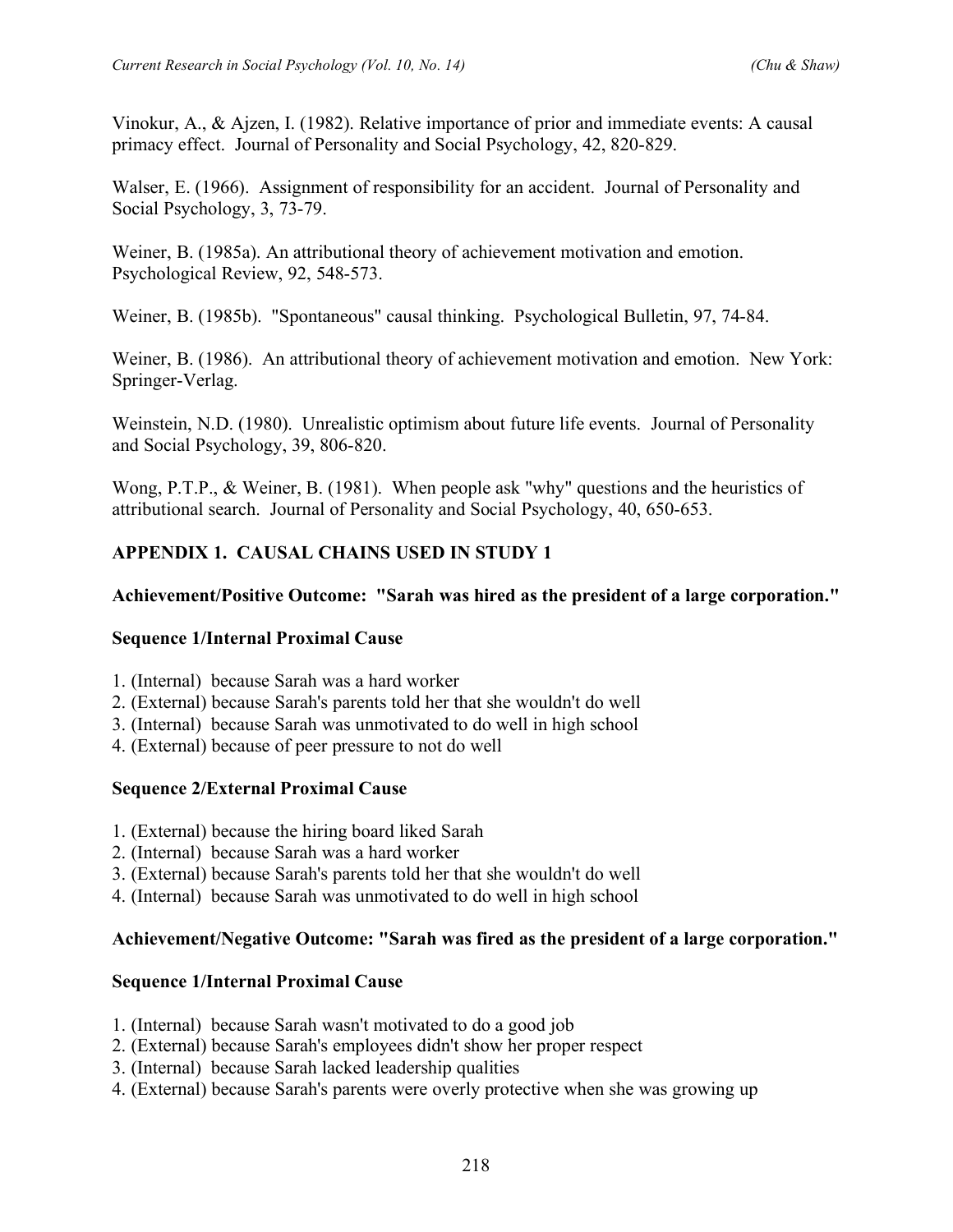- 1. (External) because the board of directors decided a change was needed
- 2. (Internal) because Sarah wasn't motivated to do a good job
- 3. (External) because Sarah's employees didn't show her proper respect
- 4. (Internal) because Sarah lacked leadership qualities

# **Accidental/Positive Outcome: "Sarah won a large amount of money playing the lottery."**

### **Sequence 1/Internal Proximal Cause**

- 1. (Internal) because Sarah studied the pattern of past winning lottery numbers
- 2. (External) because Sarah's friend bet her that she couldn't win the lottery
- 3. (Internal) because Sarah was overconfident that she could win the lottery
- 4. (External) because Sarah learned to be overconfident from her father

# **Sequence 2/External Proximal Cause**

- 1. (External) because Sarah's friend suggested the winning lottery numbers
- 2. (Internal) because Sarah was afraid to take risks
- 3. (External) because Sarah's parents provided everything when she was growing up
- 4. (Internal) because Sarah was an insecure child

# **Accidental/Negative Outcome: "Sarah lost a large amount of money playing the lottery."**

# **Sequence 1/Internal Proximal Cause**

- 1. (Internal) because Sarah was overconfident that she could win the lottery
- 2. (External) because Sarah's friends encouraged her to take risks
- 3. (Internal) because Sarah enjoyed winning
- 4. (External) because Sarah's parents taught her the value of success

# **Sequence 2/External Proximal Cause**

- 1. (External) because Sarah's friend suggested the losing lottery numbers
- 2. (Internal) because Sarah wasn't confident in her own choices
- 3. (External) because Sarah's parents made all her decisions for her when she was growing up
- 4. (Internal) because Sarah was an insecure child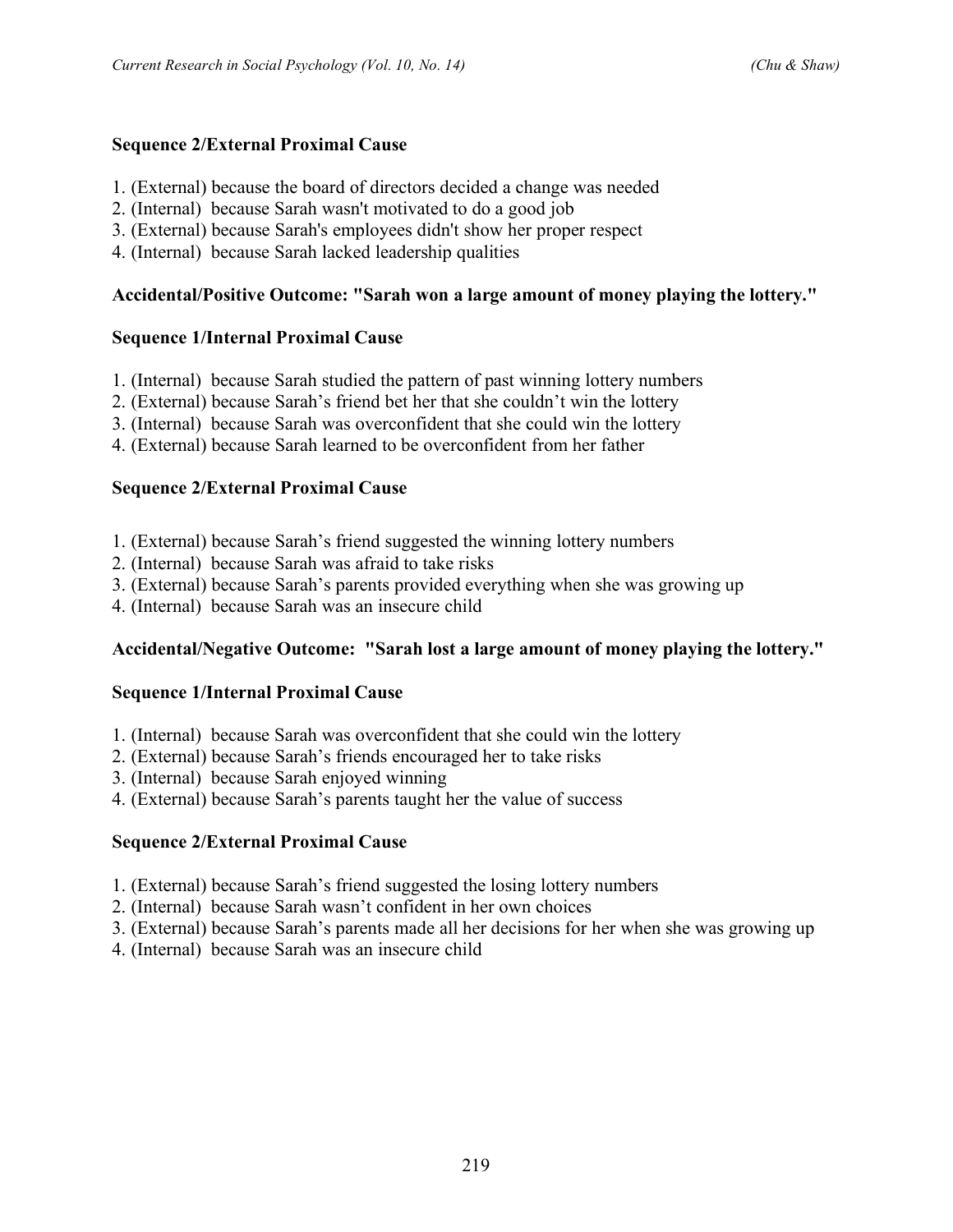### **Interpersonal/Positive Outcome: "Sarah got married to her boyfriend."**

#### **Sequence 1/Internal Proximal Cause**

- 1. (Internal) because Sarah loved her boyfriend
- 2. (External) because Sarah's boyfriend had a great sense of humor
- 3. (Internal) because Sarah's personality brought it out of him
- 4. (External) because Sarah's mom raised her to be that way

### **Sequence 2/External Proximal Cause**

- 1. (External) because Sarah's mom pressured her to get married
- 2. (Internal) because Sarah was afraid of relationships
- 3. (External) because Sarah's previous boyfriends cheated on her
- 4. (Internal) because Sarah was uncaring

### **Interpersonal/Negative Outcome: "Sarah got divorced from her husband."**

### **Sequence 1/Internal Proximal Cause**

- 1. (Internal) because Sarah was uncaring
- 2. (External) because Sarah's husband was cold towards her
- 3. (Internal) because Sarah was a workaholic
- 4. (External) because Sarah's parents raised her to be that way

### **Sequence 2/External Proximal Cause**

- 1. (External) because Sarah's husband was cold towards her
- 2. (Internal) because Sarah was unwilling to give him enough attention
- 3. (External) because Sarah had to take care of her sick mom
- 4. (Internal) because Sarah was a loving daughter